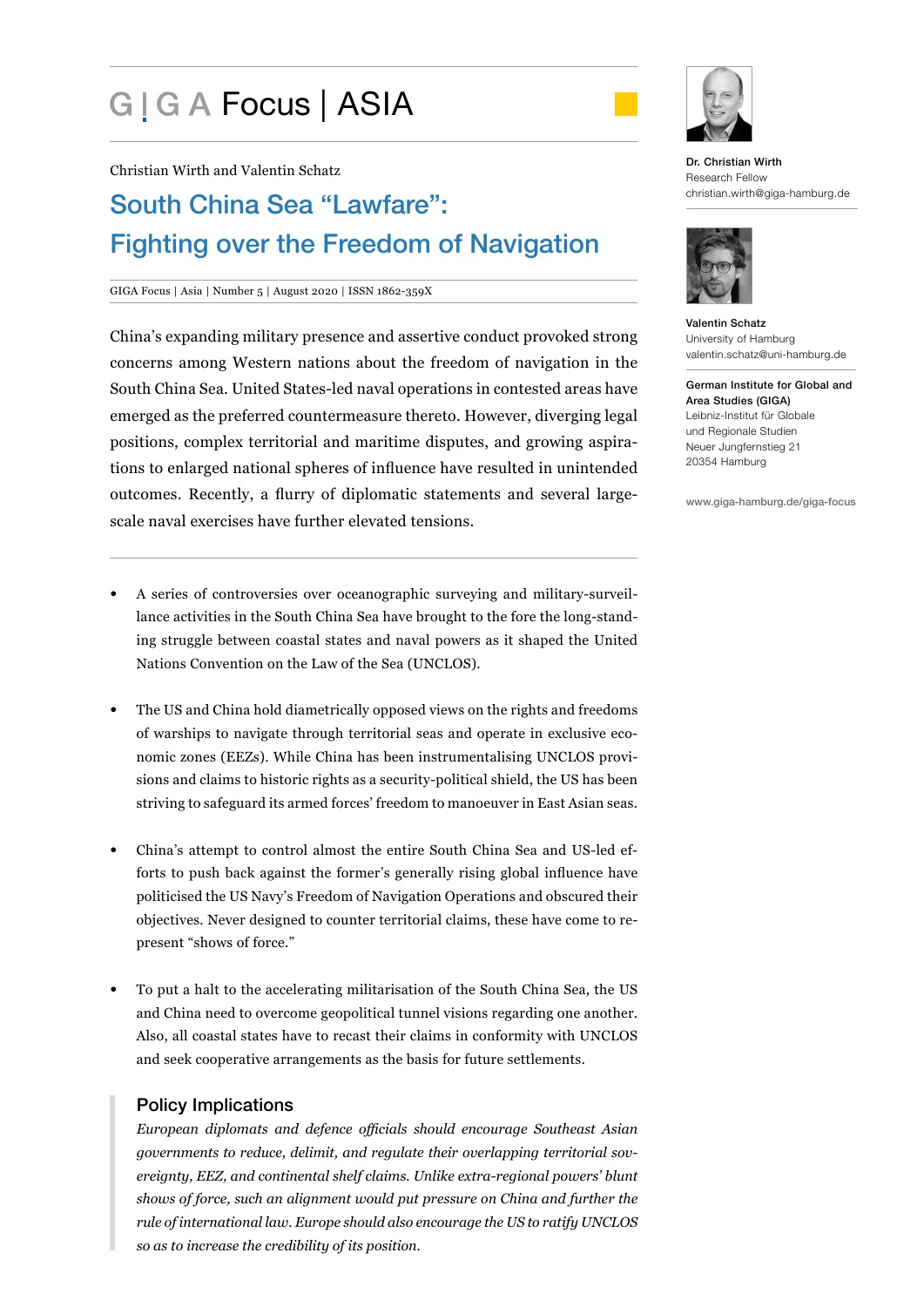#### The Militarisation of the South China Sea

The militarisation of the South China Sea, an area covering 3.5 million square kilometres and one significantly larger than the Mediterranean Sea, is usually linked to China's fortification of several geographical features of the Spratly Islands group. In 2014, the Chinese leadership ordered rapid and simultaneous large-scale land reclamations in order to replace makeshift outposts with infrastructure that can house battalion-sized military units. Facilitated by three newly built 3,000-metre-long runways and several large-scale berths, Chinese authorities also installed surveillance and weapons systems. These developments were paralleled by an increasingly assertive Chinese attitude towards the navigation of foreign warships and resource exploitation there. In 2016, the decision returned in a Philippines-initiated arbitration case threw this expansion into stark relief and led to the view that China had been challenging the freedom of navigation and working to undermine the United Nations Convention on the Law of the Sea (UNCLOS).

Policymakers and strategists in Washington are particularly concerned about Chinese efforts to deter United States aircraft carrier strike groups from operating in the East and South China Seas. To counter what became known as China's "Anti-Access Area Denial" strategy for controlling the waters west of the Japanese Ryukyu Islands and the Philippine archipelago, they designed the "Air-Sea Battle" doctrine. Introduced in 2009, it was later renamed the "Joint Concept for Access and Maneuver in the Global Commons." This geopolitical contest had made oceanographic surveying and military surveillance crucially important long before China's recent foray into the Spratlys. Against this background, the heating up of territorial disputes in East Asian seas from 2009 onwards has exacerbated anxieties and cast a spotlight on the decades-old US Freedom of Navigation programme.

Facing increasing pressure to show resolve, the Barack Obama administration ordered a series of calibrated naval operations. It also encouraged others to join in defending the freedom of navigation. Australian policymakers refrained from expressly challenging Chinese claims through Freedom of Navigation Operations (FONOPs) but continued long-standing surveillance activities out of a Malaysian airbase. Meanwhile, Japan stepped up its naval diplomacy, including by deploying aircraft carriers so as to "send signals" to China. The British and French defence ministers, too, pledged to defend the rules-based order by way of exercising the naval freedom of navigation in the South China Sea. At the 2016 Shangri-La Dialogue both announced the dispatch of carrier-groups and other warships. Moreover, Japan and India have moved to fortify the Ryukyu island chain in the Western Pacific and the Andaman/Nicobar island chain in the Bay of Bengal respectively, as they straddle major shipping routes.

This development raises the questions of whether and if so how FONOPs do indeed safeguard navigational rights and freedoms and strengthen adherence to international law. To answer these, we first describe the legal and political contexts. Second, we outline the debate about the effectiveness of FONOPs. Third, we advance, from a European perspective, policy proposals for strengthening the rule of law over the rule of force.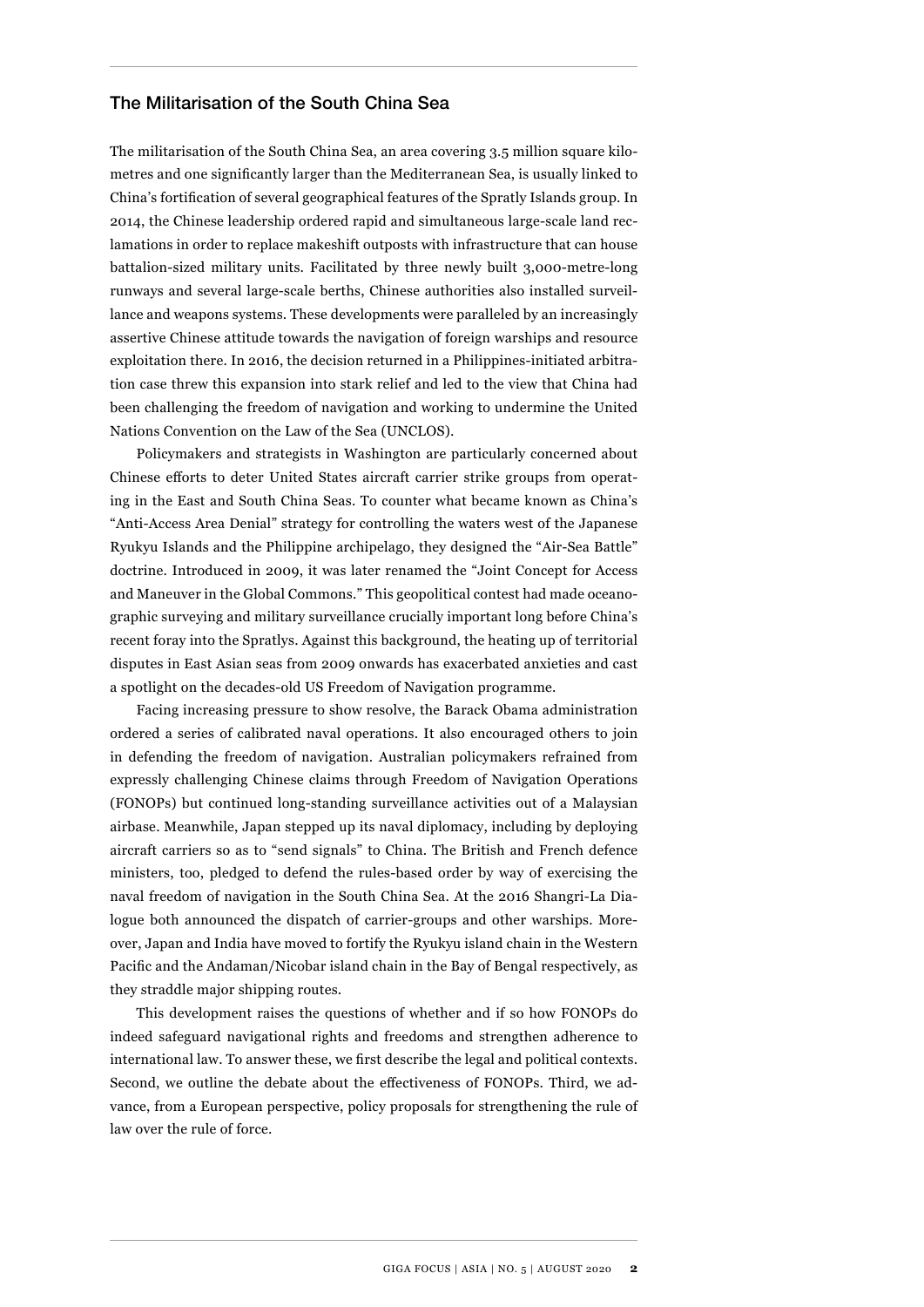#### Debating Navigational Rights and Freedoms

The controversy about navigational rights and freedoms revolves around two main issues: freedoms of navigation and overflight in exclusive economic zones (EEZs), and foreign warships' rights to navigate through territorial seas and archipelagic waters. Upon concluding decades-long negotiations in 1982, UNCLOS codified navigational regimes to safeguard international navigation. Most importantly, all states enjoy freedom of navigation on the high seas and in coastal states' 200 nautical-mile-wide EEZs. The EEZ was created as a new form of maritime zone so as to reconcile coastal states' insistence on exclusive economic rights and naval powers' insistence on high seas freedoms of navigation. Thus, the EEZ is not a maritime zone of sovereignty but one of functionally limited rights and jurisdiction; coastal states have to accept the exercise of various high seas freedoms.

In the territorial sea of up to 12 nautical miles (NM) from their shores and in the internal waters located landwards of the baselines, on the other hand, coastal states have sovereignty, limited only in the territorial sea by the relatively restrictive right of "innocent passage." This right allows ships to sail through another state's territorial sea in a "continuous and expeditious" manner that is not "prejudicial to the peace, good order or security of the coastal state". It precludes various activities such as, for example, operating ship-borne aircraft, research, and surveillance, and also requires submarines to surface and show their flag. Innocent passage can be suspended under certain strict conditions, and no associated right of overflight exists. Some coastal states insist on prior notification or authorisation for the passage of foreign warships, but the legality of such practices is doubtful.

Strips of territorial sea that form part of straits used for international navigation and are located between high seas or EEZs, fall within the more liberal "transit passage" regime. This regime was first established by UNCLOS following pressure by great powers with ocean-going navies and allows ships – including warships – to navigate continuously and expeditiously in their "normal modes of operation." For example, submarines may remain submerged. Unlike innocent passage, the right of transit passage cannot be suspended and includes the right of overflight.

Further, following successful lobbying by island nations such as Indonesia and the Philippines, a new regime of archipelagic states and archipelagic waters would be included in UNCLOS. Archipelagic states may draw archipelagic baselines between their islands, the waters landwards of which constitute archipelagic waters. These archipelagic waters, like the territorial sea, fall within archipelagic states' sovereignty. In these waters, foreign ships enjoy innocent passage as well as "archipelagic sea lanes passage" – which essentially amounts to a somewhat more limited form of transit passage ("continuous, expeditious and unobstructed transit"). An important difference is that archipelagic states may designate archipelagic sea lanes for this purpose.

Yet, the practical implementation of these navigational regimes raises many difficult questions. While the US is a proponent of liberal interpretations, China takes very restrictive positions regarding the navigational rights of foreign warships. Most developed Western states have traditionally aligned themselves with the US interpretation, while many Asian developing countries – including e.g. India – hold views that are closer to China's (Kaye 2008). Although China has by now built up the world's second most powerful naval force, its stance remains reminiscent of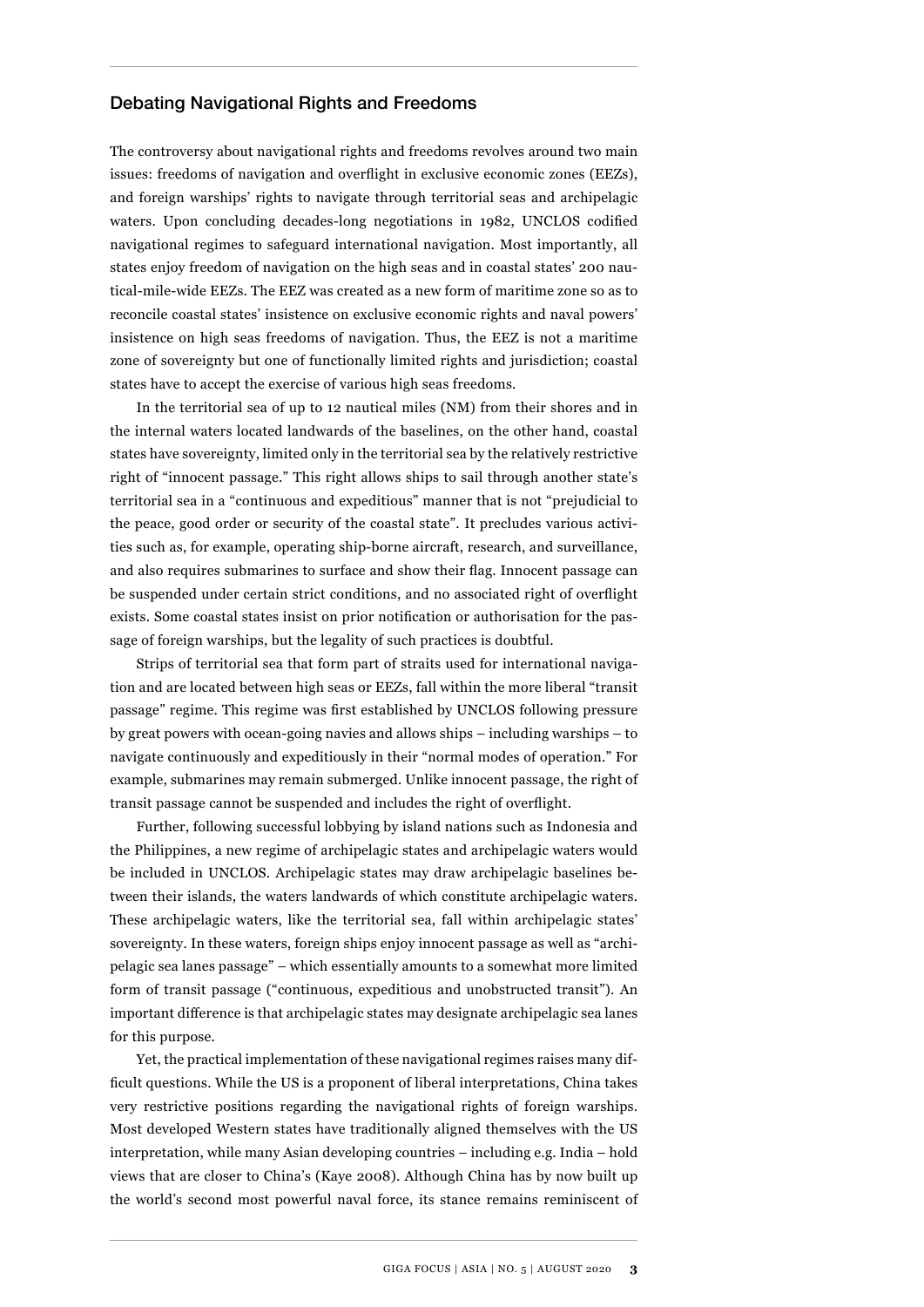an insecure developing country. Like many other coastal states, China strives to use international law – including UNCLOS – to expand its maritime rights and jurisdiction, and to establish control over adjacent maritime spaces and resources. Unlike other powers with ocean-going navies and similar to other developing coastal states, however, it also seeks to restrict the movement of foreign warships by stretching legal interpretations beyond UNCLOS provisions.

China not only generously draws straight baselines in order to enlarge its territorial seas and extend its other maritime zones farther into the high seas; it also adopts expansive interpretations of the "island" concept, arguing that these may serve as the basis for EEZ claims. In its territorial seas, China insists that foreign warships obtain prior authorisation before exercising their right of innocent passage. China also maintains that surveillance and oceanographic surveying, crucial for the operations of naval forces, require prior authorisation in its EEZs. Attempts to enforce this view have seriously damaged relations with the US. A Chinese fighter jet's mid-air collision with a US EP-3 type surveillance plane in April 2001 and Chinese government vessels, trawlers, and airplanes obstructing operations of the oceanographic survey vessel USNS *Impeccable* in March 2009 are well-known examples hereof. Recurring confrontations of this kind have been the decisive factor in shaping antagonistic security policies and cannot be underestimated.

The fact that China, together with Taiwan, claims most of the South China Sea only exacerbates this problem. To be sure, Chinese authorities have never clarified their claims in the legal terms of UNCLOS. Over the last decade, however, the debate about the meaning of the so-called nine-dash line that encompasses almost the entire South China Sea has ultimately evolved to the position that everything within belongs to China (Gao and Jia 2013). Chinese leaders have long been anxious about foreign intervention in a Taiwan Strait contingency and the possibility that the powerful US Navy and its allies could strangle the Chinese economy by disrupting energy and trade flows through Southeast Asian seas – especially the "choke point" of the Malacca Straits. Hence, China's control over the South China Sea has been treated as a non-negotiable "core interest" since 2011.

This portrayal mirrors former Secretary of State Hillary Clinton's declaration at the July 2010 Association of Southeast Asian Nations (ASEAN) Regional Forum meeting that the freedom of navigation in the South China Sea constituted a US "national interest." For US policymakers, coastal states' drive to expand territorial control coupled with the generally advancing regulation of the seas for economic, environmental, and other purposes, known as "creeping jurisdiction," has been a long-standing concern (Wilson and Kraska 2009). They fear that pertaining UNCLOS norms will impose restrictions on US naval vessels and aircraft operating in the "global commons."

In essence, China and the US hold opposing views on the very nature of the EEZ as an extension of sovereign rights from the land into the sea, or as an extension of high seas freedoms toward the coast, respectively (Bateman 2020). Accordingly, the US argument that oceanographic surveillance and military surveying are permissible in EEZs as long as the obtained data serves military purposes only strikes the wrong chord in Beijing. Yet, the US is in an awkward position in relying on UNCLOS regardless. It has not yet ratified the Convention, and instead claims that most of its provisions reflect customary international law.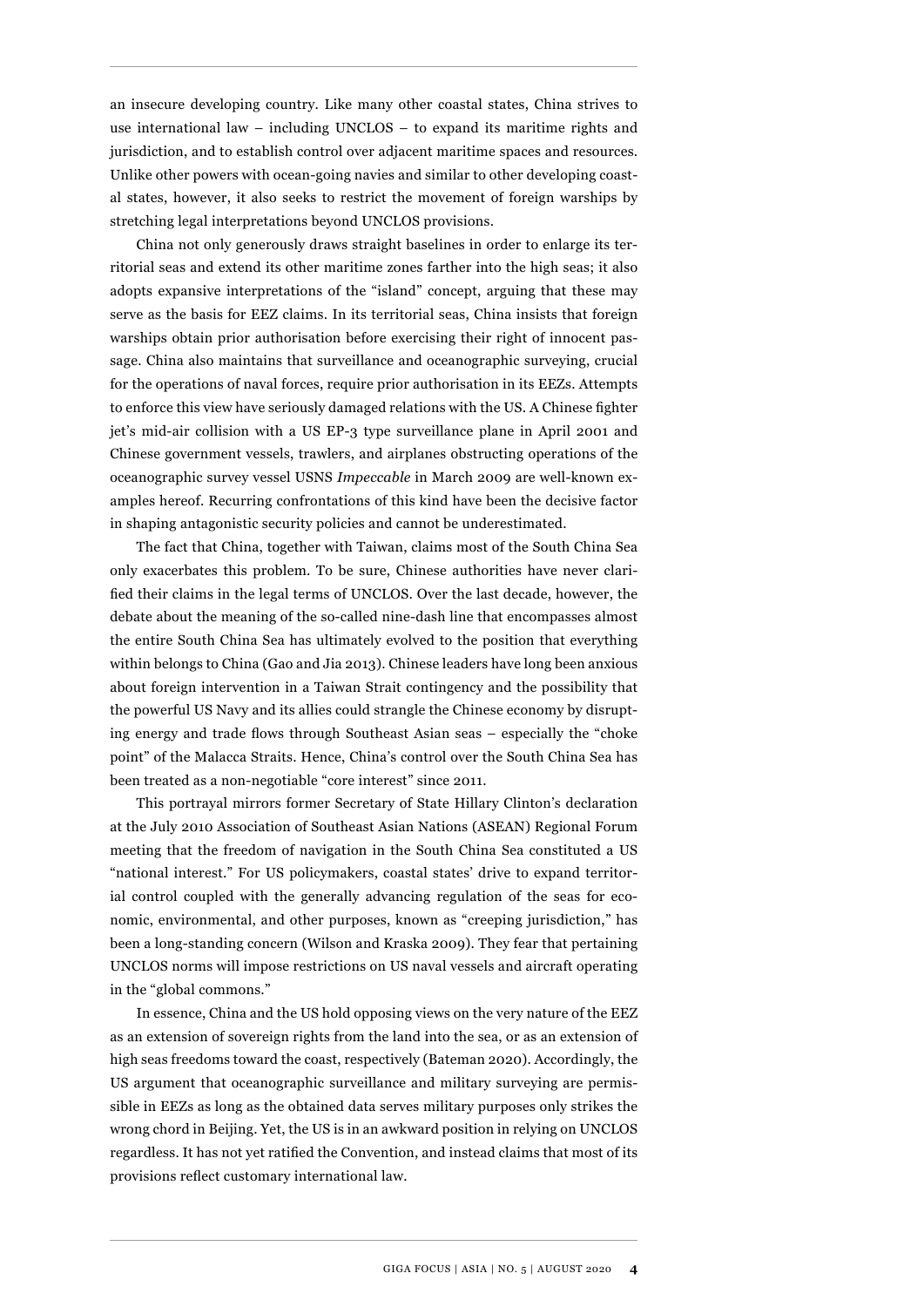#### Debating Freedom of Navigation Operations

To counter creeping jurisdiction, the US in 1979 initiated the Freedom of Navigation Program. It consists of bilateral and multilateral consultations, diplomatic representations, and operational assertions by government vessels and aircraft directed at perceived excessive claims by individual coastal states – allies and rivals alike. Since 2009 drastically rising tensions over the South China Sea, however, have altered the overall context and stirred debates about the FONOPs' legal effectiveness, political nature, and relationship to broader geopolitical objectives.

Under President Obama, the US labelled one naval operation in 2013, two in 2015, and three in 2016 as South China Sea FONOPs. Under President Donald Trump, meanwhile, the US Navy conducted six FONOPs there in 2017, five in 2018, seven in 2019, and five in 2020 as of the time of writing in August of that year. In addition, surveillance aircraft and long-range bombers have been asserting the freedom of overflight.

Officially, FONOPs serve a legal purpose. However, given the above-mentioned developments, naval assertions invariably became tools in regional politics and for global geopolitical strategizing. By their very nature, the narrow, technically sophisticated, and inherently competing legal arguments of the involved states have been appropriated for parochial political purposes and assimilated into grand geopolitical narratives. For a number of reasons, it has not always been clear what coastal state practices exactly FONOPs in the South China Sea are even meant to protest. First, China – similar to other coastal states – has intentionally remained ambiguous about its claims, making it difficult to identify clear targets vis-à-vis legal assertions. Second, the arbitrators in the 2016 Philippines versus China case found that none of the South China Sea's disputed geographic features can generate EEZs and that many are low-tide elevations that are not even entitled to a territorial sea. Third, neither politics nor law is governed by objective truths. Perceptions matter. Therefore, the outcomes of FONOPs often diverge considerably from intended effects. Ostensibly designed to further the rule of law over the rule of force, they appear as mere tools of "lawfare" – a term coined to capture the instrumentalization of law for furthering parochial political interests, including military objectives.

Apart from the fundamental differences between China and the US over permissible oceanographic surveying and military surveillance in EEZs, several operational assertions have been legally unsound. For instance, the reported passage of the destroyer USS *Lassen* "within 12 NM" of Subi Reef in October 2015 could be seen as unintentionally reinforcing China's dubious potential claim to a territorial sea around this low-tide elevation (LaGrone 2015). A further example of unclear messaging is the USS *Dewey*'s operation "within 12 NM" of Mischief Reef, another low-tide elevation that cannot create a 12 NM territorial sea of its own (Dutton and Kardon 2017).

A lack of transparency complicates FONOPs' effectiveness in countering China's excessive claims legally and politically, too. As a general rule, US authorities, like their British and French counterparts, provide no legal and operational details. Yet, partial information such as the name of the ship involved and the geographical feature in question deliberately transpires through the US media or official Chinese protests. Only in cases where the Chinese air force, navy, coastguard, or fishermen militia stage aggressive resistance will details be disclosed. Thus, what emerges in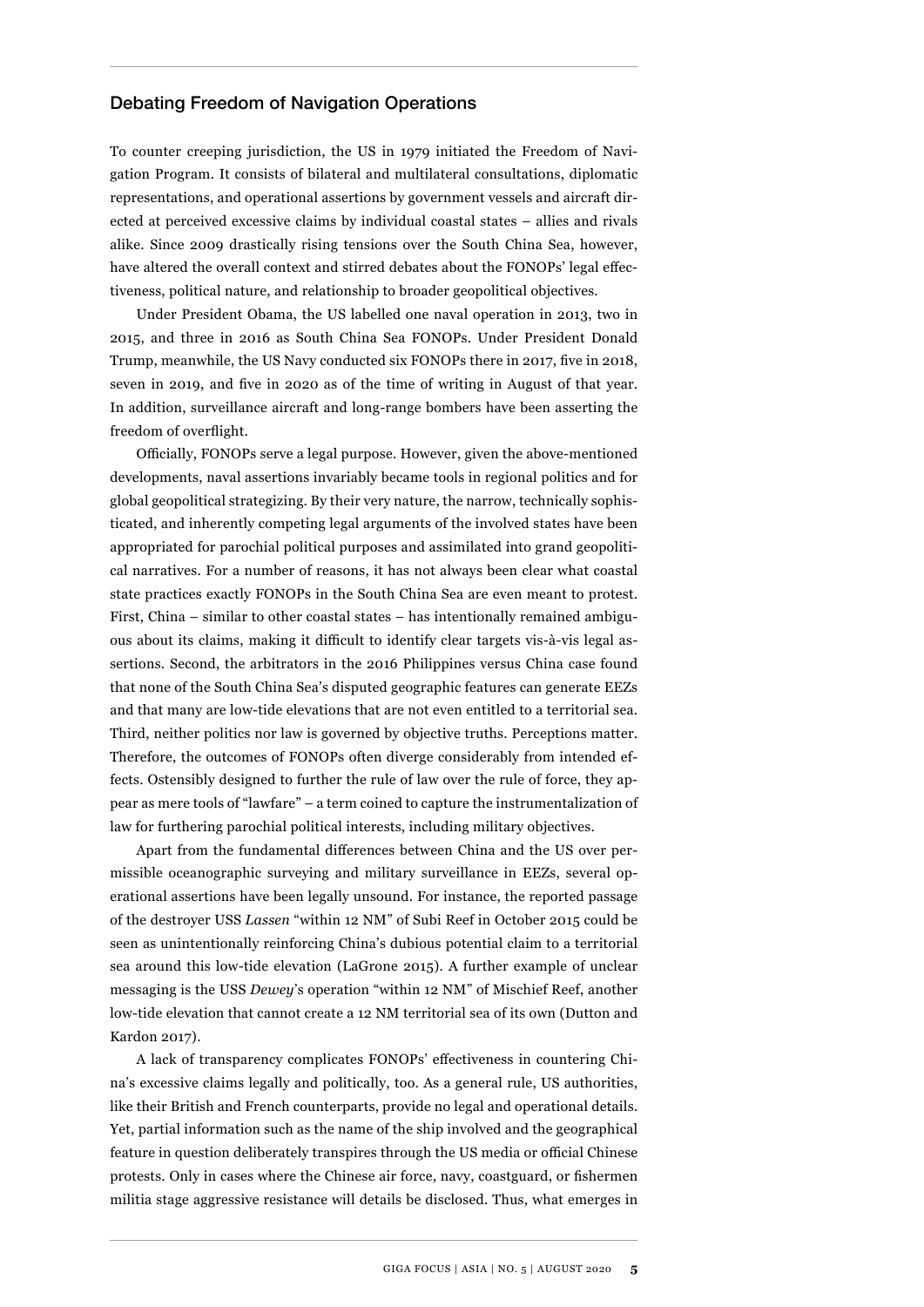the public domain is not arguments that could coalesce into a legal consensus but rather recurring episodes of only confrontational rhetoric and provocative behaviour. Seemingly, both US and Chinese decision-makers find it difficult to overcome political and legal situations that they perceive as undesirable without inadvertently emphasising them.

The problem of distinguishing protest against creeping jurisdiction from objections to expansive territorial claims further politicises FONOPs. Successive US administrations have made clear that they remain neutral in sovereignty disputes and merely insist on non-coercive settlements. However, China's maritime claims in the South China Sea mostly rely on the premise of territorial sovereignty over claimed features as well as the legal status of the latter. Thus, politics trumps law because China's expansive territorial claims inevitably make the country the principal target of FONOPs. Additionally, China's many rivals such as the US, Japan, and India use the freedom of navigation argument to rally international support against the Middle Kingdom's attempts to restore imperial reach. Not least, UNCLOS and the South China Sea quagmire are too complex to be explained in news cycles. The further militarisation of the maritime sphere is the consequence. Therefore, experts at the US Naval War College recommend the separation of the global FONOPs programme against creeping jurisdiction from concerns over the freedom of navigation in the South China Sea – and so simply "just fly, sail and operate wherever international law allows" (Dutton and Kardon 2017).

#### Towards Greater Sophistication or Escalation?

For this policy change to happen, two specific issues need to be addressed. First, China's aggressive assertion of vast territorial and maritime claims demands more sophisticated responses if the US wants to remain credible in the eyes of its East Asian allies and partners. As much as they satisfy impulses to "do something," FONOPs and other "shows of force" remain ineffective in genuinely countering China's subtle "salami-slicing" or "grey zone" tactics. On the contrary, shows of force fuel tensions. Aside from making Chinese leaders ever more determined to defend their core interests at all costs, they also heighten general insecurity and increase East Asian allies' demands for US reassurances even further (Cooper and Poling 2019).

Second, the framing of the freedom of navigation for (US) warships as a geopolitical problem inevitably caused by China's rise upends ostensible efforts to strengthen the rule of law over the rule of force. This geopolitical lens mandates the intensification of balancing through military means. It not only elevates the use of military force to the only effective course of action, but also reduces the issue to one of Sino–US superpower competition. Both the US and Chinese poles get strengthened militarily. While the Communist Party of China has long viewed every aspect of political and social life through the lens of regime security, the US government – especially under the Trump administration – has come to see the actions taken by China and Chinese individuals as potential threats. Very few issues remain outside the purview of national security politics.

This trend could be reversed if the US tailored its response to China's territorial and maritime expansion to the disputes' specifics, and only moved in lockstep with the concerned East Asian partners as long as these adhere to UNCLOS. A series of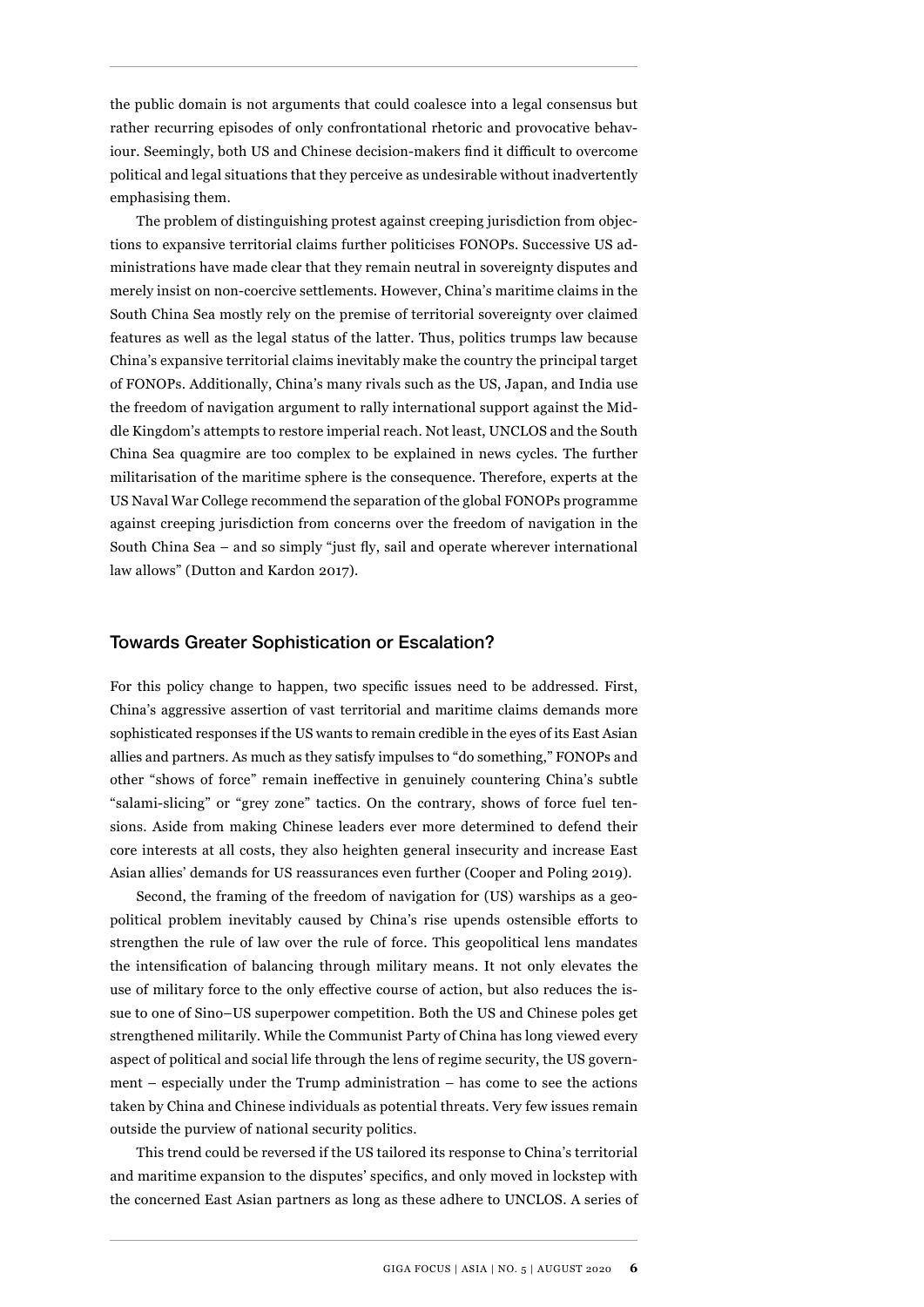diplomatic statements may indicate such a policy change being underway. In a June 2020 *note verbale* to the United Nations and a July 2020 statement by Secretary of State Mike Pompeo, the US reiterated and clarified somewhat its position on the legal nature of specific geological features. Thus, despite formally remaining neutral on territorial disputes the US in fact appears to side with the arbitrators in the aforementioned Philippines versus China case. In light of the Trump administration's "whole of government" approach to curtailing China's perceived global influence as well as of the enhanced US naval presence in contested areas of the South China Sea, this might just be an escalatory act of lawfare. Yet, related diplomatic interventions by Australia, China, Indonesia, Malaysia, the Philippines, Taiwan and Vietnam could also promote solutions based on the law of the sea.

In any case for this strategy to successfully de-escalate the situation and further the rule of law it will first be necessary to sort out the disputes' intra-Southeast Asian dimensions. This can work if the concern about the freedom of navigation is separated from that of disputes about territorial sovereignty and maritime delimitation, and if both issues are separated from broader geopolitical objectives. Thus, the law of the sea as applied in the Philippines versus China arbitration can be useful for overcoming the quagmire by, first, aligning Southeast Asian governments' positions and by, second, giving China the choice to either join in or face a united opposition.

#### Europe's Role in Strengthening the Rule of the Law of the Sea

Interestingly, those Southeast Asian states who would be most affected by the interruption of maritime transport are more concerned with issues of sovereignty and marine resources than with ones of sea-lane security and navigational rights and freedoms. External powers such as Australia and the US, in contrast, exaggerate their economic dependencies on trade via the South China Sea – much of which is to and from China – and conflate it with the freedom of navigation for their warships (RSIS 2017). This situation points to the underlying geopolitics driving the ongoing lawfare. Thus, the solution for demilitarising the South China Sea lies in the coastal states of Southeast Asia, who harbour no geopolitical ambitions of their own, to take the lead. It is in their interests to defer to UNCLOS for preserving diplomatic and security-political space in the face of intensifying great power rivalry. An ASEAN leaders' statement of June 2020 testifies to this, in that it reaffirmed the importance of "upholding international law, including the 1982 UNCLOS, in the South China Sea" while also stressing the significance of "non-militarisation and self-restraint in the conduct of activities that would complicate or escalate disputes and affect peace and stability" (ASEAN 2020: 4).

This insight leads to three policy recommendations. First, conscious of the complex political relations within East Asia and between China on the one hand and the US and its allies on the other, European policymakers should resist the temptation to stage naval shows of force. These are not only mere shows, but furthermore create the impression – also in Southeast Asian eyes – that Europeans think of themselves as being on the side of the law simply because of being European and militarily powerful. While such shows may cover for policymakers' lack of better ideas, extra-regional actors' uninvited FONOPs inevitably raise the question of hid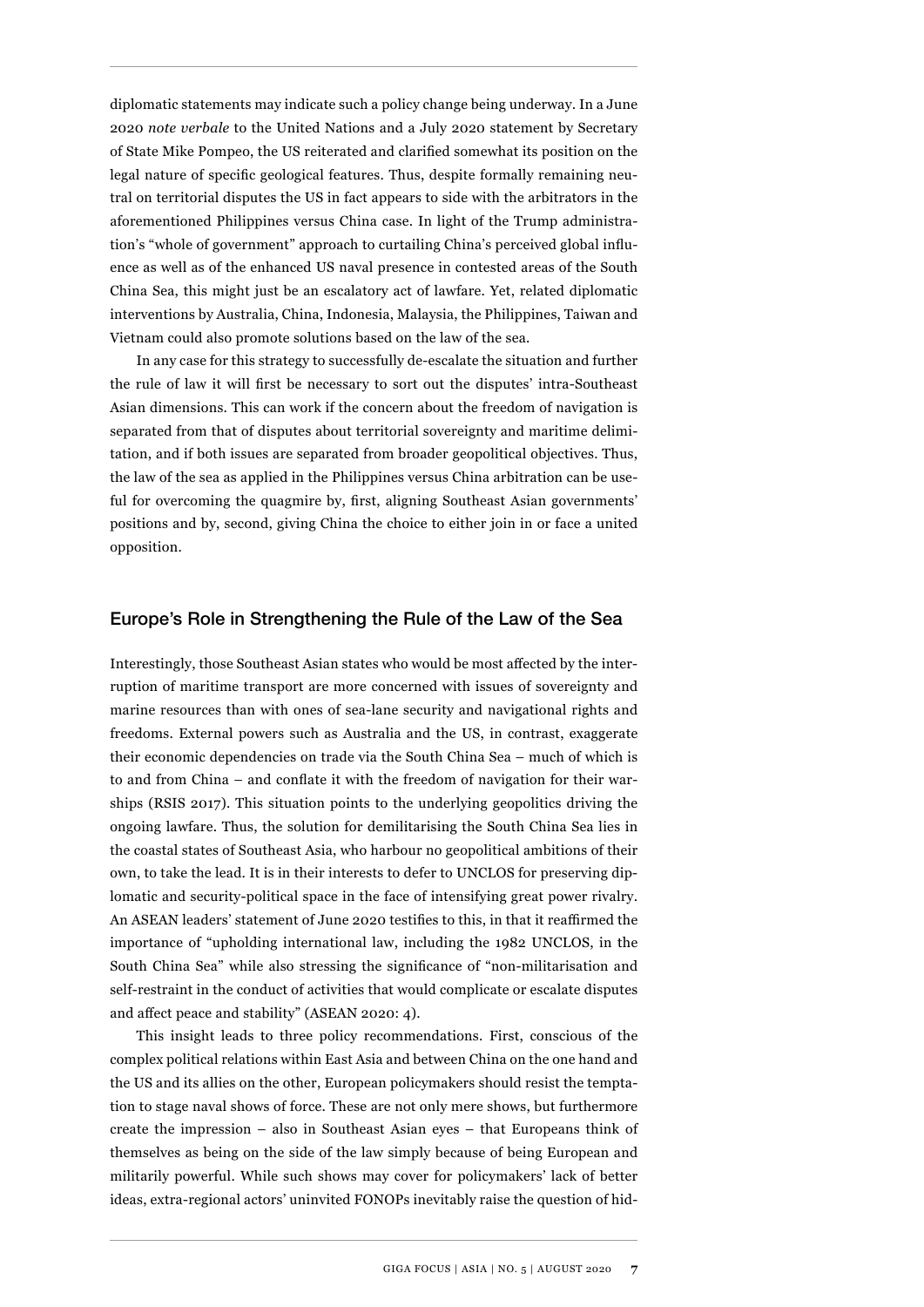den geopolitical motives. Unlike Australia, which mostly continues long-standing practice, a new emphasis on a European military presence in the South China Sea that goes beyond standard naval diplomacy almost certainly contributes to the escalatory spiral. If Europe was to insert itself in the Sino–US geopolitical contest for primacy there, it would neither end Chinese assertiveness nor see East Asia or the Indo-Pacific become more stable. Therefore, European participation in exercises at sea should be limited to cases where Southeast Asian states – who pursue defensive policies – take the lead.

Second, European policymakers should encourage primarily Vietnam, the Philippines, and Malaysia to formulate their maritime claims in conformity with UNCLOS. This requires unilateral action such as the modification and clarification of existing claims and the establishment of coherent national policies and regulations – steps that experts in the Philippines and Vietnam have begun to ponder (McDorman 2017). These steps need to be complemented with bilateral and minilateral agreements (Laksmana and Waffaa 2020), including delimitation and sectoral cooperation arrangements. The outcomes of the 2016 Philippines–China arbitration case – especially the denial of China's historic rights argument, the narrow definition of most disputed features as low-tide elevations or rocks, and the emphasis on coastal states' responsibilities to protect the marine environment – can provide a helpful frame of reference to this end. The ASEAN leaders' statement of June 2020 is a first rhetorical step in this direction. In addition, in July 2020 the government of President Rodrigo Duterte of the Philippines seemed to abandon its previous conciliatory attitude and expressly asked China to comply with the 2016 decision of the arbitral tribunal. Given past experiences with formal dispute-settlement mechanisms, Southeast Asian states could also consider the initiation of further arbitration proceedings under UNCLOS. In any case, future agreements and arrangements must leave openings for China and Taiwan to join in or participate. At the same time European policymakers must bear in mind that parts of the arbitral award – including its very broad interpretation of the tribunal's jurisdiction and its unexpectedly narrow conception of "islands" that possess an EEZ or continental shelf of their own – remain controversial among experts and governments around the world. Also, European leaders and experts should confront the US Senate with the fact that its continued refusal to ratify UNCLOS weakens the US's position – and, indeed, the treaty as a whole.

Third and finally, European policymakers should encourage the US and China to continue serious negotiations over military activities off their respective shores. These need to go beyond the mere exchange of EEZ-related legal interpretations and focus on major political questions. Unless the two find a political compromise, tensions will continue to rise and spread. Once the Chinese Navy starts to push back against US activities in the northern part of the South China Sea and extends its surveillance operations (like those it sometimes conducts around Japan) to include areas off US and allied naval bases, it will not only reveal its double standards on the legality of military-related surveying and surveillance in EEZ. Although the US government has in the past accepted these activities as lawful, political commentators' reactions to Chinese vessels observing allied exercises off Alaska, Australia, and Hawaii suggest that such a policy change will also trigger even stronger responses in the US, in allied capitals, and beyond, thereby furthering the militarisation of the seas.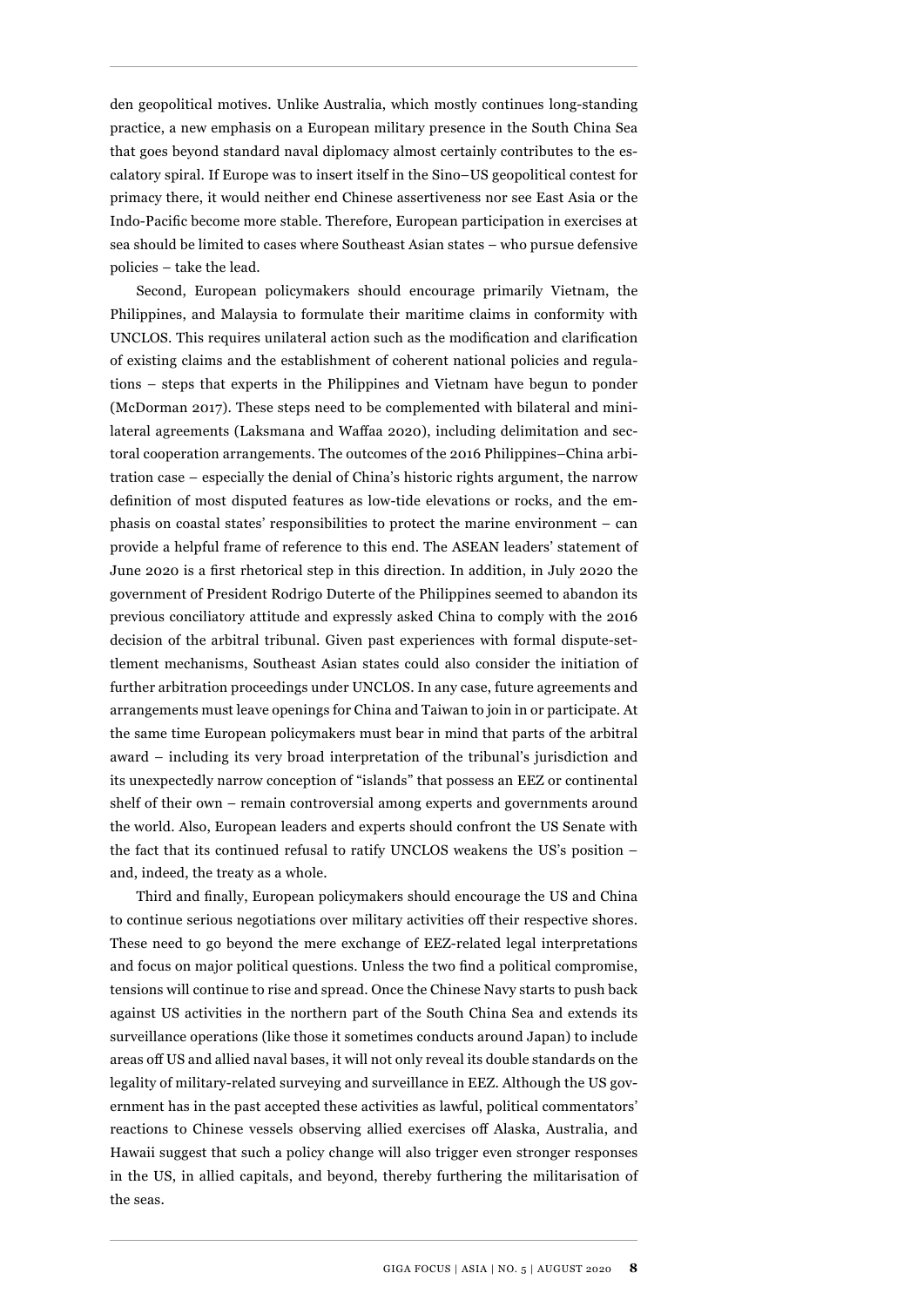Europe would serve itself, the East Asian region, and the wider international community best if it provided an alternative to advancing polarisation and militarisation. A clear focus on international law, rather than on lawfare, will not only help to align Southeast Asian positions, but also preclude tensions between European Union member states whose national interests in the Indo-Pacific may not be one and the same.

#### References

- ASEAN (Association of Southeast Asian Nations) (2020), *ASEAN Leaders' Vision Statement on a Cohesive and Responsive ASEAN: Rising above Challenges and Sustaining Growth*, 26 June.
- Bateman, Sam (2020), *Freedoms of Navigation in the Asia-Pacific Region: Strategic, Political and Legal Factors*, New York: Routledge.
- Cooper, Zack, and Gregory Poling (2019), America's Freedom of Navigation Operations Are Lost at Sea, in: *Foreign Policy*, 8 January.
- Dutton, Peter A., and Isaac B. Kardon (2017), Forget the FONOPs Just Fly, Sail and Operate Wherever International Law Allows, in: *Lawfare Blog,* 10 June.
- Gao, Zhiguo, and Bing Bing Jia (2013), The Nine-dash Line in the South China Sea; History, Status, and Implications, in: *American Journal of International Law*, 107, 1, 98–123.
- Kaye, Stuart (2008), *Freedom of Navigation in the Indo-Pacific Region*, Sea Power Centre – Australia Papers in Australian Maritime Affairs 22, Canberra: Commonwealth of Australia.
- LaGrone, Sam (2015), U.S. Destroyer Made an 'Innocent Passage' Near Chinese South China Sea Artificial Island in Recent Mission, in: *USNI News*, 2 November.
- Laksmana, Evan, and Kharisma Waffaa (2020), *Safeguarding the Shared Maritime Domain between Indonesia, Vietnam, and Malaysia*, CSIS Event Report, Jakarta: CSIS Indonesia.
- McDorman, Ted L. (2017), An International Law Perspective on Insular Features (Islands) and Low-tide Elevations in the South China Sea, in: *The International Journal of Marine and Coastal Law*, 32, 2, 298–315.
- RSIS (Rajaratnam School of International Studies) (2017), *Understanding Freedoms of Navigation – ASEAN Perspectives*, Event Report, 7 March, [www.rsis.](http://www.rsis.edu.sg/wp-content/uploads/2017/08/ER170808_Freedom-of-Navigation_WEB.pdf) [edu.sg/wp-content/uploads/2017/08/ER170808\\_Freedom-of-Navigation\\_](http://www.rsis.edu.sg/wp-content/uploads/2017/08/ER170808_Freedom-of-Navigation_WEB.pdf) [WEB.pdf](http://www.rsis.edu.sg/wp-content/uploads/2017/08/ER170808_Freedom-of-Navigation_WEB.pdf) (10 August 2020).
- Wilson, Brian, and James Kraska (2009), American Security and Law of the Sea, in: *Ocean Development & International Law*, 40, 3, 268–290.

#### About the Authors

Dr. Christian Wirth is a research fellow at the GIGA Institute for Asian Studies, and an adjunct research fellow at the Griffith University Asia Institute, Brisbane. His research focuses on maritime politics in the Pacific and Indian Oceans, and the political consequences of socio-economic change in Northeast Asia.

christian.wirth@giga-hamburg.de, [www.giga-hamburg.de/en/team/wirth](http://www.giga-hamburg.de/en/team/wirth )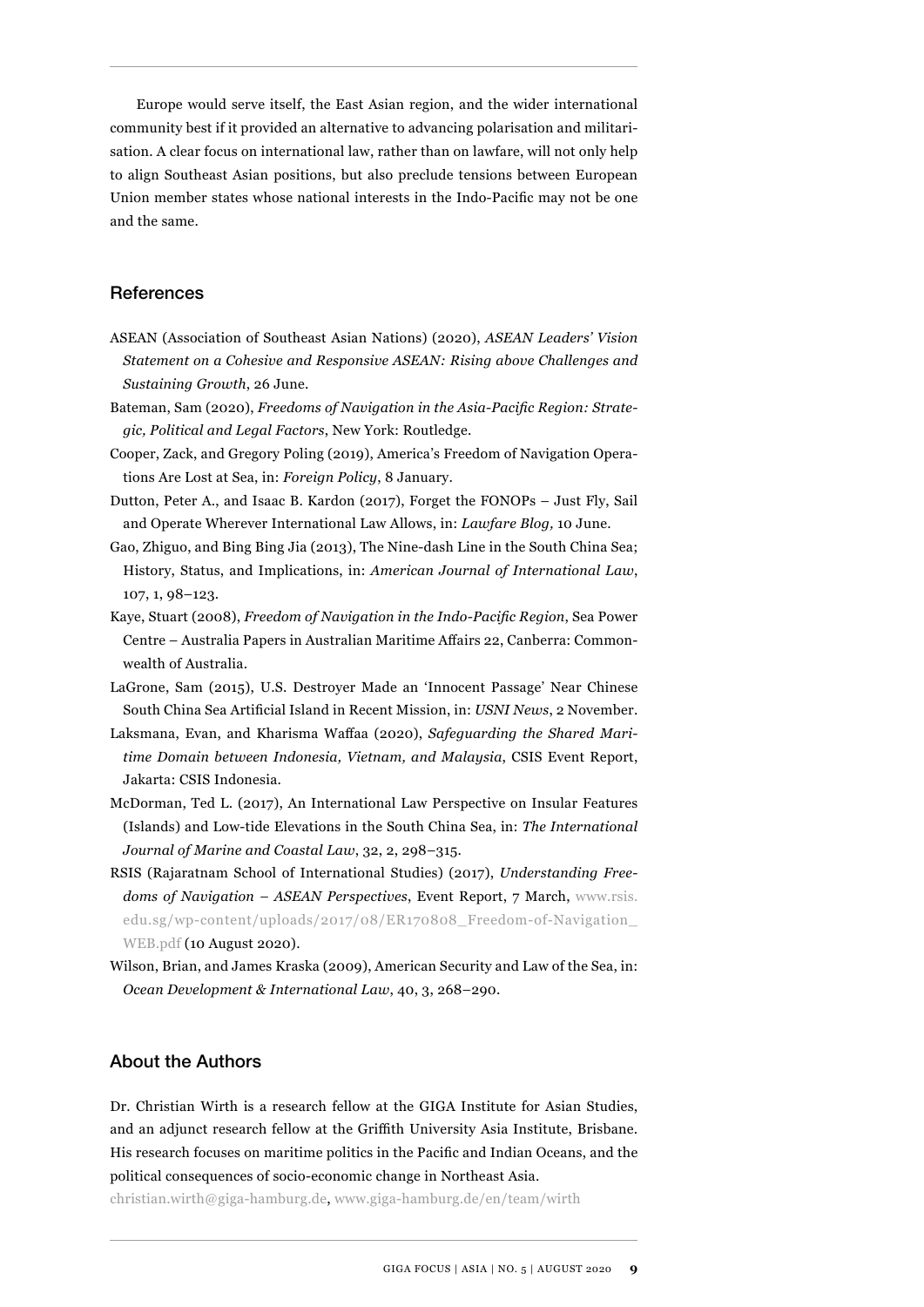Valentin Schatz is a research associate at the Institute for the Law of the Sea and Maritime Law, Faculty of Law, University of Hamburg. Among his research interests are international dispute settlement and the law of the sea, with a particular focus on maritime security, marine environmental protection, and marine resources. [valentin.schatz@uni-hamburg.de](mailto:valentin.schatz@uni-hamburg.de), [www.jura.uni-hamburg.de/en/die-fakultaet/](http://www.jura.uni-hamburg.de/en/die-fakultaet/personenverzeichnis/schatz-valentin.html ) [personenverzeichnis/schatz-valentin.html](http://www.jura.uni-hamburg.de/en/die-fakultaet/personenverzeichnis/schatz-valentin.html )

#### Related GIGA Research

The military and militarisation are making their way back into politics. The alliances being formed with civilian elites are different to before. In some cases, military officers past or present are assuming office in high government as well as threatening or suppressing the opposition and civil society. In times of social, political, and/or economic crisis, the military serves primarily to uphold the power of ruling elites. In other contexts, national elites are driving the militarisation of foreign policy. This thematic GIGA Focus series analyses the role of the military and the processes of militarisation in different regions of the world.

The GIGA Research Programme 4 "Power and Ideas" examines how power and ideas are expressed in public policymaking and international relations – for example, in the area of security policy. It also examines the implications of the rise of powers such as China for both regional and global governance.

#### Related GIGA Publications

- Basedau, Matthias (2020), *A Force (Still) to Be Reckoned With: The Military in African Politics*, GIGA Focus Africa, 5, June, [www.giga-hamburg.de/en/](http://www.giga-hamburg.de/en/publication/a-force-still-to-be-reckoned-with-the-military-in-african-politics) [publication/a-force-still-to-be-reckoned-with-the-military-in-african-politics](http://www.giga-hamburg.de/en/publication/a-force-still-to-be-reckoned-with-the-military-in-african-politics).
- Köllner, Patrick (2019), Australia and New Zealand Recalibrate their China Policies: Convergence and Divergence, in: *The Pacific Review*, online first: 7 November, <https://doi.org/10.1080/09512748.2019.1683598>.
- Narlikar, Amrita (2019), [Regional Powers' Rise and Impact on International Con](https://www.giga-hamburg.de/en/publication/regional-powers%E2%80%99-rise-and-impact-on-international-conflict-and-negotiation-china-and)[flict and Negotiation: China and India as Global and Regional Players, in:](https://www.giga-hamburg.de/en/publication/regional-powers%E2%80%99-rise-and-impact-on-international-conflict-and-negotiation-china-and) *Global Policy*, 10, 2, 22–28.
- Scharpf, Adam (2020), *Dangerous Alliances: Populists and the Military*, GIGA Focus Latin America, 1, February, [www.giga-hamburg.de/en/publication/danger](http://www.giga-hamburg.de/en/publication/dangerous-alliances-populists-and-the-military)  [ous-alliances-populists-and-the-military](http://www.giga-hamburg.de/en/publication/dangerous-alliances-populists-and-the-military).
- Wirth, Christian (2020), Emotions, International Hierarchy, and the Problem of Solipsism in Sino-US South China Sea Politics, in: *International Relations*, 34, 1,  $25 - 45.$
- Wirth, Christian (2019), Whose 'Freedom of Navigation'? Australia, China, the US, and the Making of Order in the 'Indo-Pacific', in: *The Pacific Review* 32, 4, 475–504.